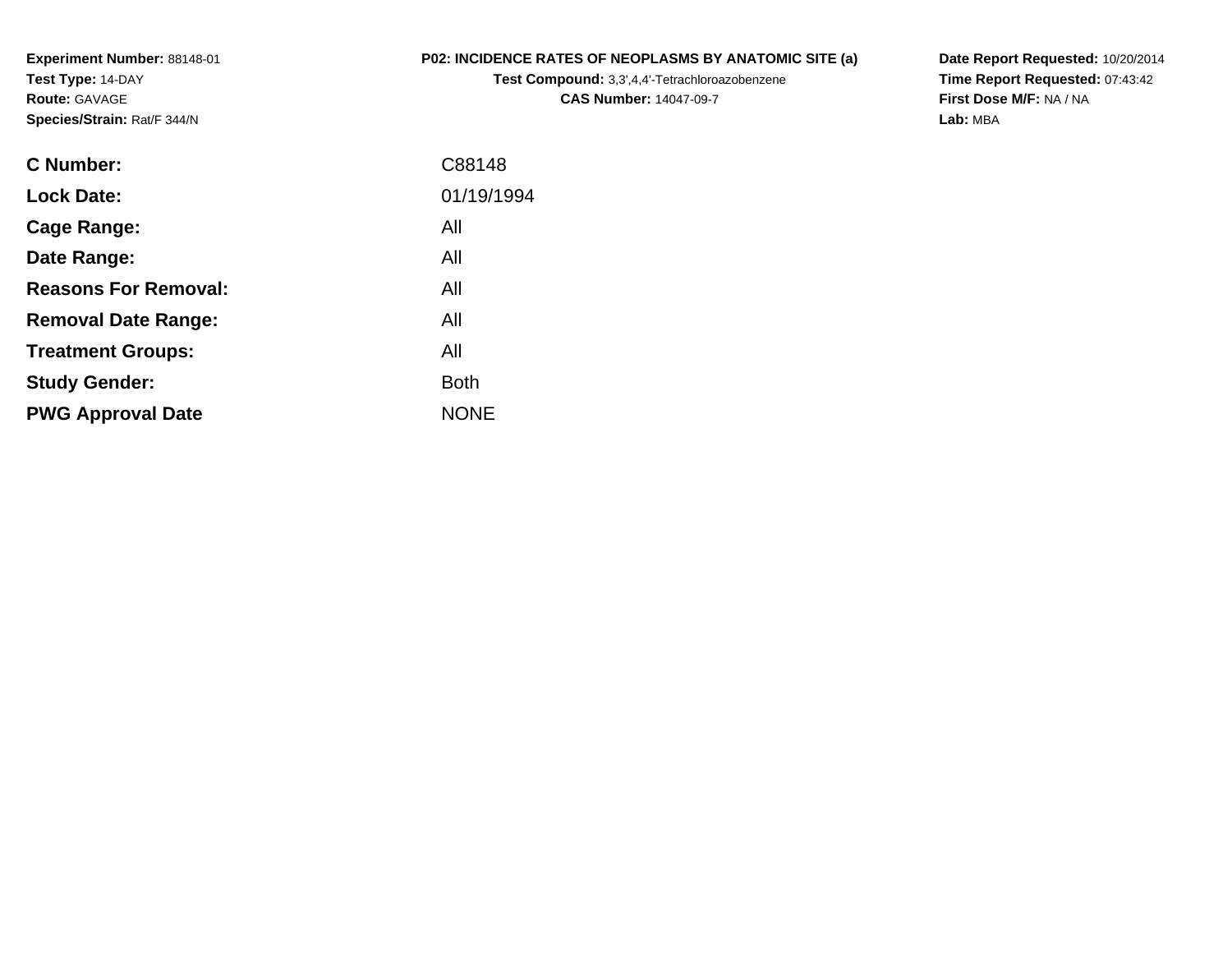**P02: INCIDENCE RATES OF NEOPLASMS BY ANATOMIC SITE (a)**

**Test Compound:** 3,3',4,4'-Tetrachloroazobenzene

**CAS Number:** 14047-09-7

**Date Report Requested:** 10/20/2014**Time Report Requested:** 07:43:42**First Dose M/F:** NA / NA**Lab:** MBA

| F 344/N Rat MALE                        | 0 MG/KG | <b>MG/KG</b><br>12.5 | 32 MG/KG | <b>80 MG/KG</b> | <b>MG/KG</b><br>200 | <b>MG/KG</b><br>500 |
|-----------------------------------------|---------|----------------------|----------|-----------------|---------------------|---------------------|
| <b>Disposition Summary</b>              |         |                      |          |                 |                     |                     |
| <b>Animals Initially In Study</b>       | 5       | 5                    | 5        | 5               | 5                   | 5                   |
| <b>Early Deaths</b>                     |         |                      |          |                 |                     |                     |
| <b>Survivors</b>                        |         |                      |          |                 |                     |                     |
| <b>Terminal Sacrifice</b>               | 5       | 5                    | 5        | 5               | 5                   | 5                   |
| <b>Animals Examined Microscopically</b> | 5       | 5                    | 5        | 5               | 5                   | 5                   |
| ALIMENTARY SYSTEM                       |         |                      |          |                 |                     |                     |
| Liver                                   | (5)     | (0)                  | (0)      | (0)             | (1)                 | (5)                 |
| Stomach, Forestomach                    | (5)     | (0)                  | (0)      | (0)             | (0)                 | (5)                 |
| Stomach, Glandular                      | (5)     | (0)                  | (0)      | (0)             | (0)                 | (5)                 |
| CARDIOVASCULAR SYSTEM                   |         |                      |          |                 |                     |                     |
| None                                    |         |                      |          |                 |                     |                     |
|                                         |         |                      |          |                 |                     |                     |
| <b>ENDOCRINE SYSTEM</b>                 |         |                      |          |                 |                     |                     |
| None                                    |         |                      |          |                 |                     |                     |
| <b>GENERAL BODY SYSTEM</b>              |         |                      |          |                 |                     |                     |
| None                                    |         |                      |          |                 |                     |                     |
| <b>GENITAL SYSTEM</b>                   |         |                      |          |                 |                     |                     |
| None                                    |         |                      |          |                 |                     |                     |
|                                         |         |                      |          |                 |                     |                     |
| <b>HEMATOPOIETIC SYSTEM</b>             |         |                      |          |                 |                     |                     |
| Lymph Node, Mesenteric                  | (5)     | (0)                  | (0)      | (0)             | (0)                 | (5)                 |
| Spleen                                  | (5)     | (5)                  | (5)      | (5)             | (5)                 | (5)                 |
| Thymus                                  | (5)     | (0)                  | (0)      | (0)             | (0)                 | (5)                 |

INTEGUMENTARY SYSTEM

**Experiment Number:** 88148-01

**Species/Strain:** Rat/F 344/N

**Test Type:** 14-DAY**Route:** GAVAGE

None

a - Number of animals examined microscopically at site and number of animals with lesion

b - Primary tumors: all tumors except metastatic tumors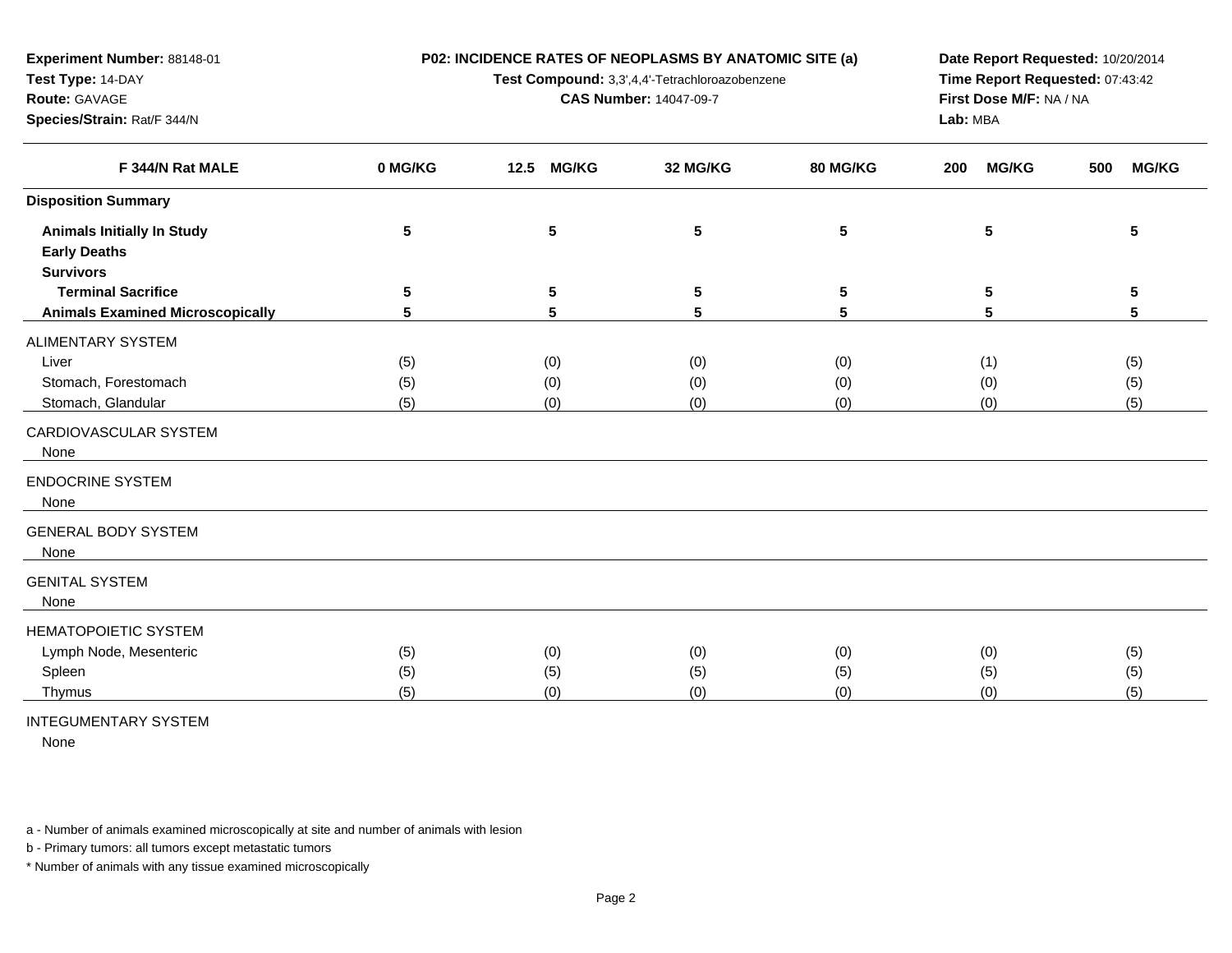| Experiment Number: 88148-01<br>Test Type: 14-DAY<br><b>Route: GAVAGE</b><br>Species/Strain: Rat/F 344/N |         | P02: INCIDENCE RATES OF NEOPLASMS BY ANATOMIC SITE (a) | Test Compound: 3,3',4,4'-Tetrachloroazobenzene<br><b>CAS Number: 14047-09-7</b> | Date Report Requested: 10/20/2014<br>Time Report Requested: 07:43:42<br>First Dose M/F: NA / NA<br>Lab: MBA |                     |                     |  |
|---------------------------------------------------------------------------------------------------------|---------|--------------------------------------------------------|---------------------------------------------------------------------------------|-------------------------------------------------------------------------------------------------------------|---------------------|---------------------|--|
| F 344/N Rat MALE                                                                                        | 0 MG/KG | <b>MG/KG</b><br>12.5                                   | 32 MG/KG                                                                        | 80 MG/KG                                                                                                    | <b>MG/KG</b><br>200 | <b>MG/KG</b><br>500 |  |
| MUSCULOSKELETAL SYSTEM<br>None                                                                          |         |                                                        |                                                                                 |                                                                                                             |                     |                     |  |
| NERVOUS SYSTEM<br>None                                                                                  |         |                                                        |                                                                                 |                                                                                                             |                     |                     |  |
| <b>RESPIRATORY SYSTEM</b><br>None                                                                       |         |                                                        |                                                                                 |                                                                                                             |                     |                     |  |
| SPECIAL SENSES SYSTEM<br>None                                                                           |         |                                                        |                                                                                 |                                                                                                             |                     |                     |  |
| URINARY SYSTEM<br>Kidney                                                                                | (5)     | (5)                                                    | (5)                                                                             | (5)                                                                                                         | (5)                 | (5)                 |  |

a - Number of animals examined microscopically at site and number of animals with lesion

b - Primary tumors: all tumors except metastatic tumors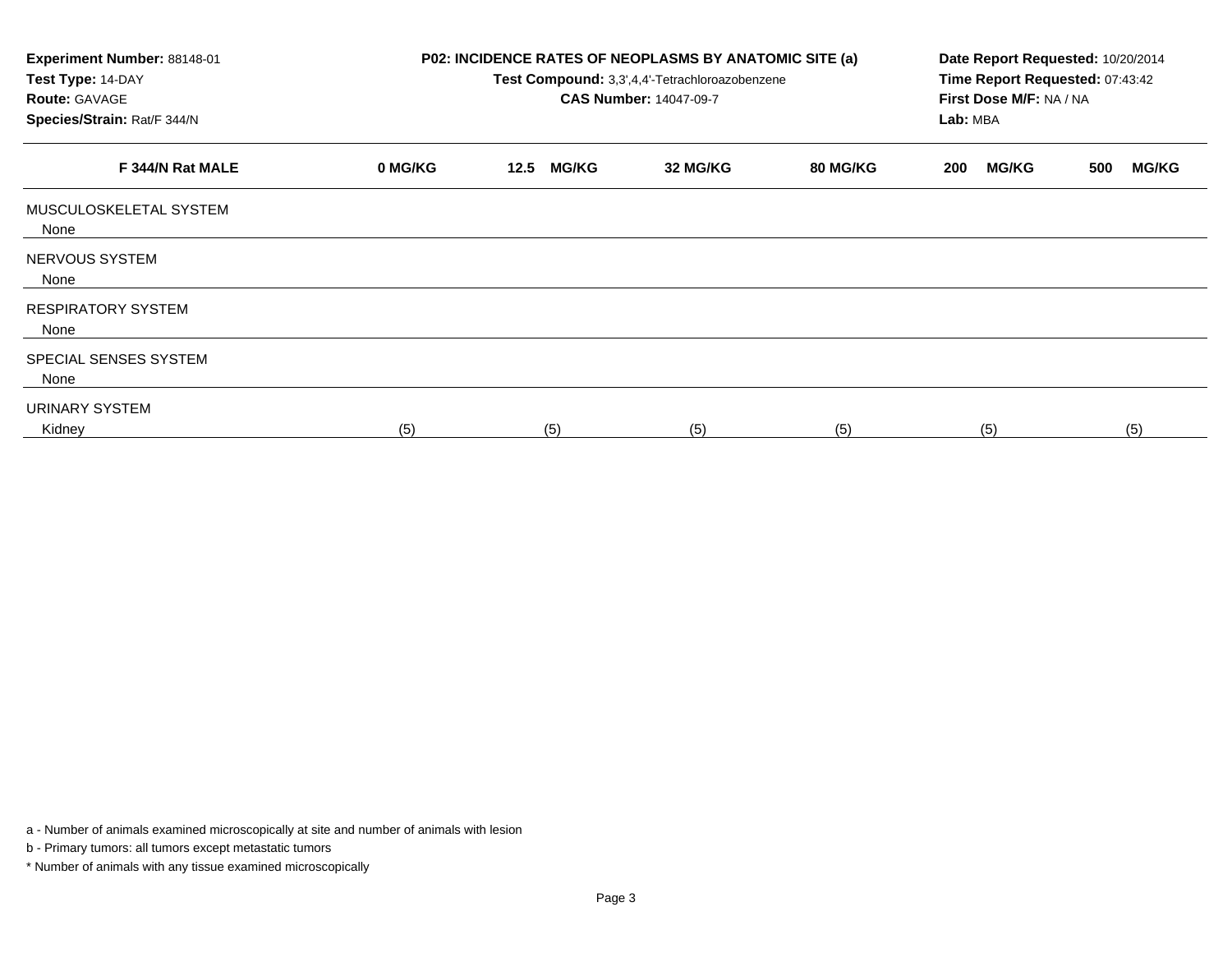| Experiment Number: 88148-01<br>Test Type: 14-DAY<br><b>Route: GAVAGE</b><br>Species/Strain: Rat/F 344/N | <b>P02: INCIDENCE RATES OF NEOPLASMS BY ANATOMIC SITE (a)</b><br>Test Compound: 3,3',4,4'-Tetrachloroazobenzene<br><b>CAS Number: 14047-09-7</b> |      |              |          |                 |     | Date Report Requested: 10/20/2014<br>Time Report Requested: 07:43:42<br>First Dose M/F: NA / NA<br>Lab: MBA |     |              |  |  |
|---------------------------------------------------------------------------------------------------------|--------------------------------------------------------------------------------------------------------------------------------------------------|------|--------------|----------|-----------------|-----|-------------------------------------------------------------------------------------------------------------|-----|--------------|--|--|
| F 344/N Rat MALE                                                                                        | 0 MG/KG                                                                                                                                          | 12.5 | <b>MG/KG</b> | 32 MG/KG | <b>80 MG/KG</b> | 200 | <b>MG/KG</b>                                                                                                | 500 | <b>MG/KG</b> |  |  |
| <b>Tumor Summary for MALE</b>                                                                           |                                                                                                                                                  |      |              |          |                 |     |                                                                                                             |     |              |  |  |
| <b>Total Animals with Primary Neoplasms (b)</b><br><b>Total Primary Neoplasms</b>                       |                                                                                                                                                  |      |              |          |                 |     |                                                                                                             |     |              |  |  |
| <b>Total Animals with Benign Neoplasms</b><br><b>Total Benign Neoplasms</b>                             |                                                                                                                                                  |      |              |          |                 |     |                                                                                                             |     |              |  |  |
| <b>Total Animals with Malignant Neoplasms</b><br><b>Total Malignant Neoplasms</b>                       |                                                                                                                                                  |      |              |          |                 |     |                                                                                                             |     |              |  |  |
| <b>Total Animals with Metastatic Neoplasms</b><br><b>Total Metastatic Neoplasms</b>                     |                                                                                                                                                  |      |              |          |                 |     |                                                                                                             |     |              |  |  |
| <b>Total Animals with Malignant Neoplasms</b><br><b>Uncertain Primary Site</b>                          |                                                                                                                                                  |      |              |          |                 |     |                                                                                                             |     |              |  |  |
| Total Animals with Neoplasms Uncertain -<br><b>Benign or Malignant</b>                                  |                                                                                                                                                  |      |              |          |                 |     |                                                                                                             |     |              |  |  |
| <b>Total Uncertain Neoplasms</b>                                                                        |                                                                                                                                                  |      |              |          |                 |     |                                                                                                             |     |              |  |  |

-

\*\*\*END OF MALE DATA\*\*\*

a - Number of animals examined microscopically at site and number of animals with lesion

b - Primary tumors: all tumors except metastatic tumors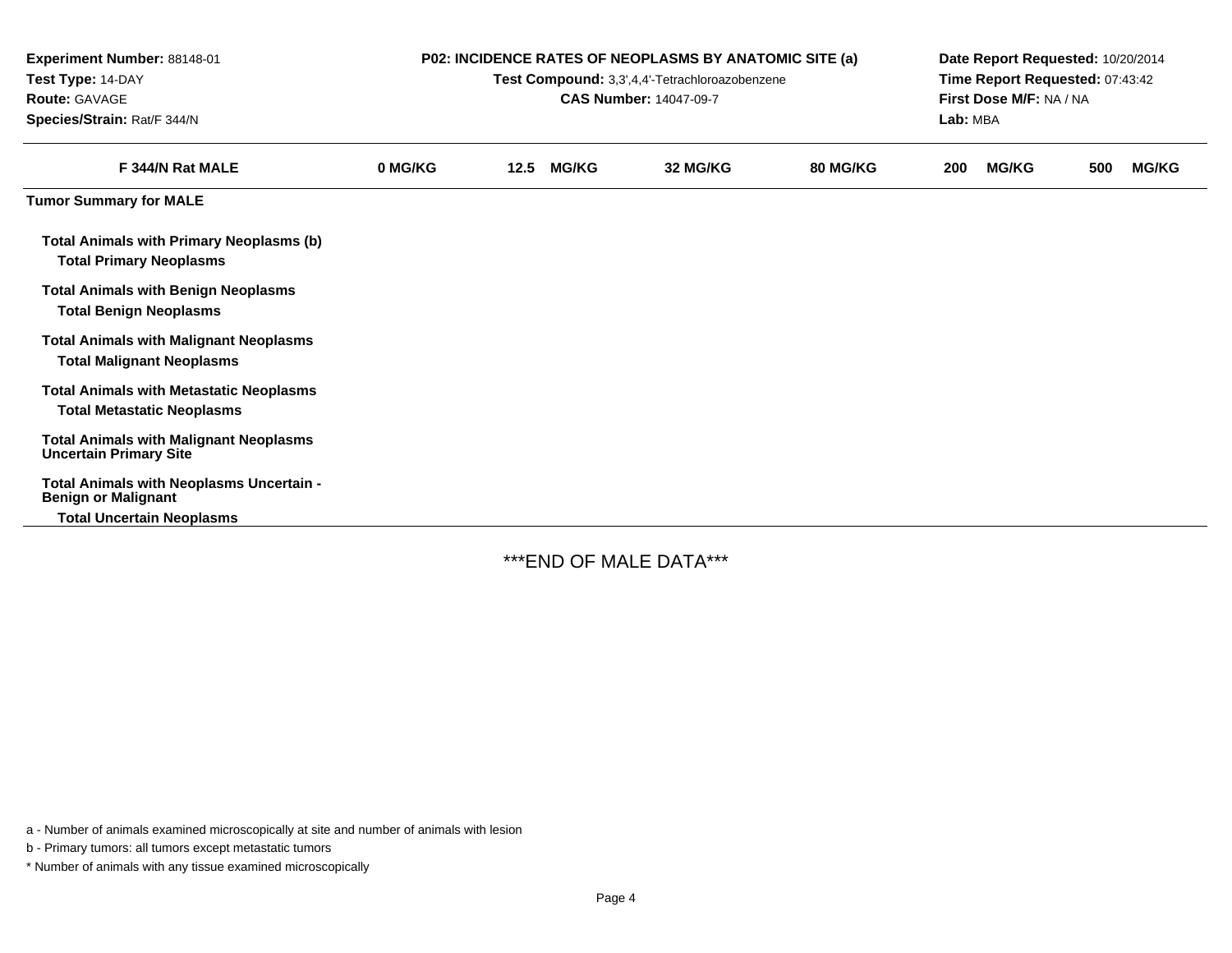**P02: INCIDENCE RATES OF NEOPLASMS BY ANATOMIC SITE (a)**

**Test Compound:** 3,3',4,4'-Tetrachloroazobenzene

**CAS Number:** 14047-09-7

**Date Report Requested:** 10/20/2014**Time Report Requested:** 07:43:42**First Dose M/F:** NA / NA**Lab:** MBA

| F 344/N Rat FEMALE                      | 0 MG/KG | <b>MG/KG</b><br>12.5 | 32 MG/KG                | 80 MG/KG | <b>MG/KG</b><br>200 | <b>MG/KG</b><br>500 |
|-----------------------------------------|---------|----------------------|-------------------------|----------|---------------------|---------------------|
| <b>Disposition Summary</b>              |         |                      |                         |          |                     |                     |
| <b>Animals Initially In Study</b>       | 5       | 5                    | $\overline{\mathbf{5}}$ | 5        | 5                   | 5                   |
| <b>Early Deaths</b>                     |         |                      |                         |          |                     |                     |
| <b>Survivors</b>                        |         |                      |                         |          |                     |                     |
| <b>Terminal Sacrifice</b>               | 5       | 5                    | 5                       | 5        | 5                   | 5                   |
| <b>Animals Examined Microscopically</b> | 5       | 5                    | 5                       | 5        | 5                   | 5                   |
| ALIMENTARY SYSTEM                       |         |                      |                         |          |                     |                     |
| Liver                                   | (5)     | (1)                  | (0)                     | (0)      | (1)                 | (5)                 |
| Stomach, Forestomach                    | (5)     | (0)                  | (0)                     | (0)      | (0)                 | (5)                 |
| Stomach, Glandular                      | (5)     | (0)                  | (0)                     | (0)      | (0)                 | (5)                 |
| CARDIOVASCULAR SYSTEM                   |         |                      |                         |          |                     |                     |
| None                                    |         |                      |                         |          |                     |                     |
| <b>ENDOCRINE SYSTEM</b>                 |         |                      |                         |          |                     |                     |
| None                                    |         |                      |                         |          |                     |                     |
| <b>GENERAL BODY SYSTEM</b>              |         |                      |                         |          |                     |                     |
| None                                    |         |                      |                         |          |                     |                     |
| <b>GENITAL SYSTEM</b>                   |         |                      |                         |          |                     |                     |
| Ovary                                   | (0)     | (0)                  | (0)                     | (0)      | (0)                 | (1)                 |
|                                         |         |                      |                         |          |                     |                     |
| <b>HEMATOPOIETIC SYSTEM</b>             |         |                      |                         |          |                     |                     |
| Lymph Node, Mesenteric                  | (5)     | (0)                  | (0)                     | (0)      | (0)                 | (5)                 |
| Spleen                                  | (5)     | (5)                  | (5)                     | (5)      | (5)                 | (5)                 |
| Thymus                                  | (5)     | (0)                  | (0)                     | (0)      | (0)                 | (5)                 |

INTEGUMENTARY SYSTEM

**Experiment Number:** 88148-01

**Species/Strain:** Rat/F 344/N

**Test Type:** 14-DAY**Route:** GAVAGE

None

a - Number of animals examined microscopically at site and number of animals with lesion

b - Primary tumors: all tumors except metastatic tumors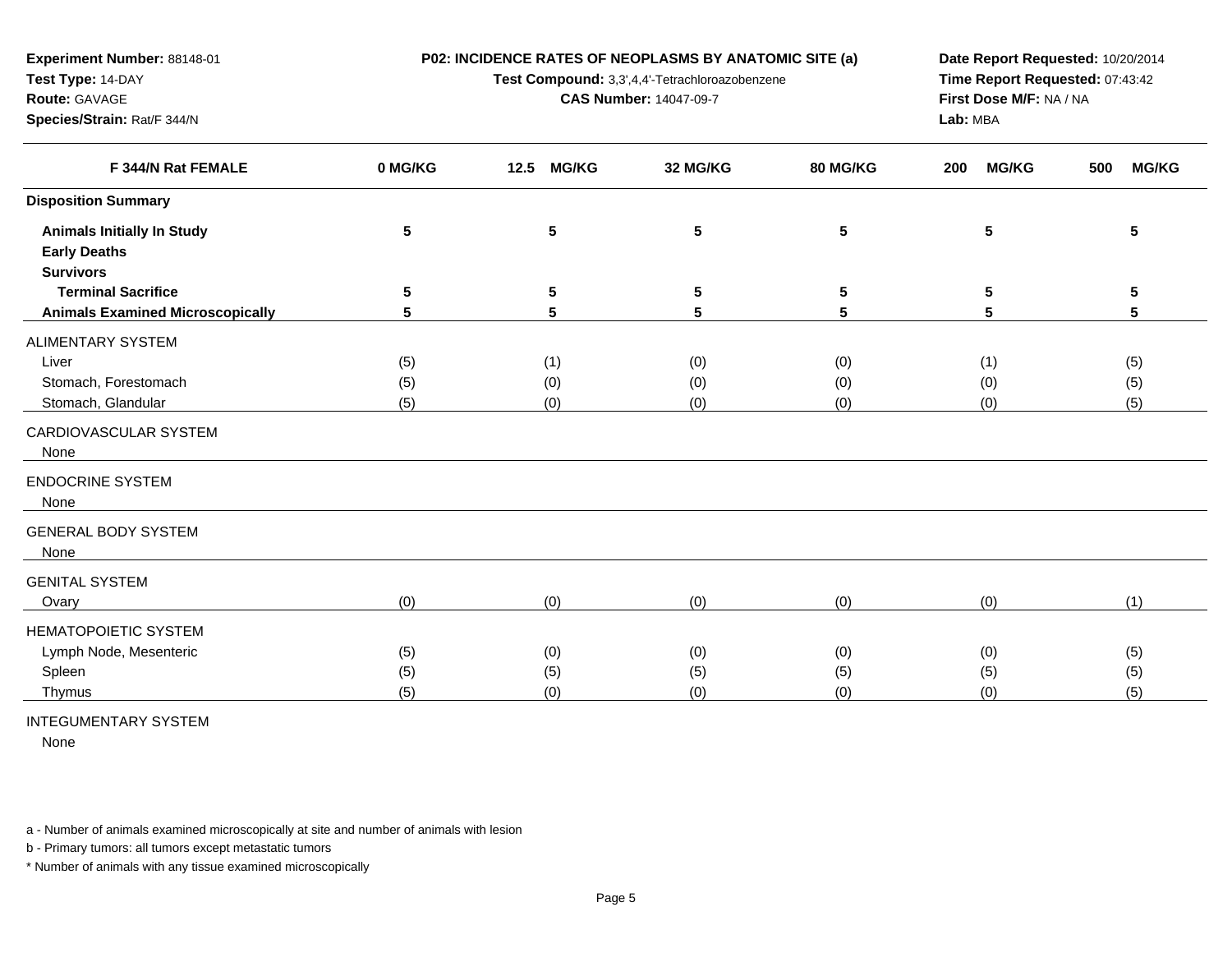| Experiment Number: 88148-01<br>Test Type: 14-DAY<br><b>Route: GAVAGE</b><br>Species/Strain: Rat/F 344/N |         | P02: INCIDENCE RATES OF NEOPLASMS BY ANATOMIC SITE (a) | Test Compound: 3,3',4,4'-Tetrachloroazobenzene<br><b>CAS Number: 14047-09-7</b> |          | Date Report Requested: 10/20/2014<br>Time Report Requested: 07:43:42<br>First Dose M/F: NA / NA<br>Lab: MBA |                     |  |  |
|---------------------------------------------------------------------------------------------------------|---------|--------------------------------------------------------|---------------------------------------------------------------------------------|----------|-------------------------------------------------------------------------------------------------------------|---------------------|--|--|
| F 344/N Rat FEMALE                                                                                      | 0 MG/KG | <b>MG/KG</b><br>12.5                                   | 32 MG/KG                                                                        | 80 MG/KG | <b>MG/KG</b><br>200                                                                                         | <b>MG/KG</b><br>500 |  |  |
| MUSCULOSKELETAL SYSTEM<br>None                                                                          |         |                                                        |                                                                                 |          |                                                                                                             |                     |  |  |
| NERVOUS SYSTEM<br>None                                                                                  |         |                                                        |                                                                                 |          |                                                                                                             |                     |  |  |
| <b>RESPIRATORY SYSTEM</b><br>None                                                                       |         |                                                        |                                                                                 |          |                                                                                                             |                     |  |  |
| SPECIAL SENSES SYSTEM<br>None                                                                           |         |                                                        |                                                                                 |          |                                                                                                             |                     |  |  |
| URINARY SYSTEM<br>Kidney                                                                                | (5)     | (0)                                                    | (0)                                                                             | (0)      | (0)                                                                                                         | (5)                 |  |  |

a - Number of animals examined microscopically at site and number of animals with lesion

b - Primary tumors: all tumors except metastatic tumors